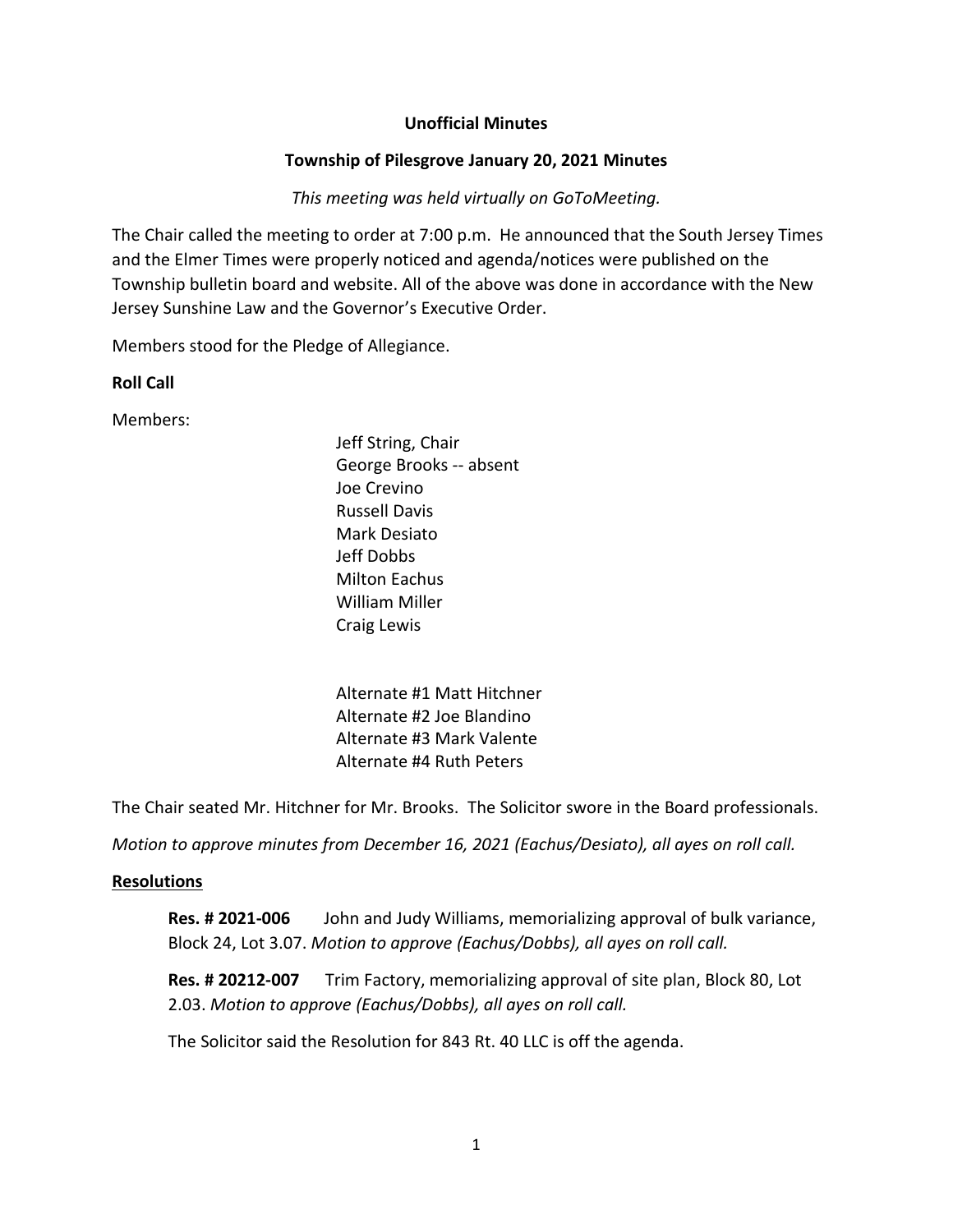### **Completeness Determination**

## **2021-01 Tractor Supply, minor site plan and use variance, Block 65, Lot 3**

Mr. Crevino and Mr. Lewis stepped down. The Chair seated Mr. Valente for Mr. Crevino and Mr. Blandino for Mr. Lewis.

Attorney Laura D'Alessandro introduced herself. The Engineer reviewed his report and described the property, which currently contains the Tractor Supply Store with outdoor display area and parking. He said the proposal is to sell propane from a 1000-gallon tank, properly protected. He said propane sale to customers is not a permitted use. The Engineer said he has no objections for the purposes of completeness.

*Motion to deem complete (Valente/Eachus), all ayes on roll call with Lewis and Crevino having stepped down and Valente and Blandino voting.* 

## **2021-02 John Esh, bulk variance, Block 79, Lot 16**

The Engineer described the property of 6.6 acres with residential dwelling, barn, garage and various outside accessories in the AR district. The proposal is to construct a new dwelling to the rear of the existing dwelling, which will be demolished, with a 50 foot setback rather than the required 75 foot required. The Engineer said he has no objection to the waivers requested from wetland buffers and the NJDEP's LOI. Proof of taxes paid will have to be presented prior to the public hearing for completeness. He recommended the application be deemed complete.

*Motion to deem complete (Crevino/Eachus), all ayes on roll call.* 

## **Public Hearings, New and Continued**

### **2020-016 Dennis and Becky Kelly, bulk variance, Block 24, Lot 3.07**

Mr. Davis stepped down.

Simon Darlington of Darlington Designs, the contractor representing the Kelly's, was sworn in. He said the applicant is requesting a variance for impervious coverage to add a swimming pool, patio, pool decking and walkway, a concrete pad for basketball and other improvements. Mr. Darlington said the Township's definition of impervious coverage includes a stone driveway, which takes the property over the allowable per cent, as it equals 4 per cent of the current 9.29 per cent. The changes will increase impervious coverage to 14.63 per cent.

*Motion to open to public (Desiato/Dobbs), all ayes on voice vote.* There was no comment. *Motion to close to the public (Crevino/Dobbs) all ayes on voice vote.*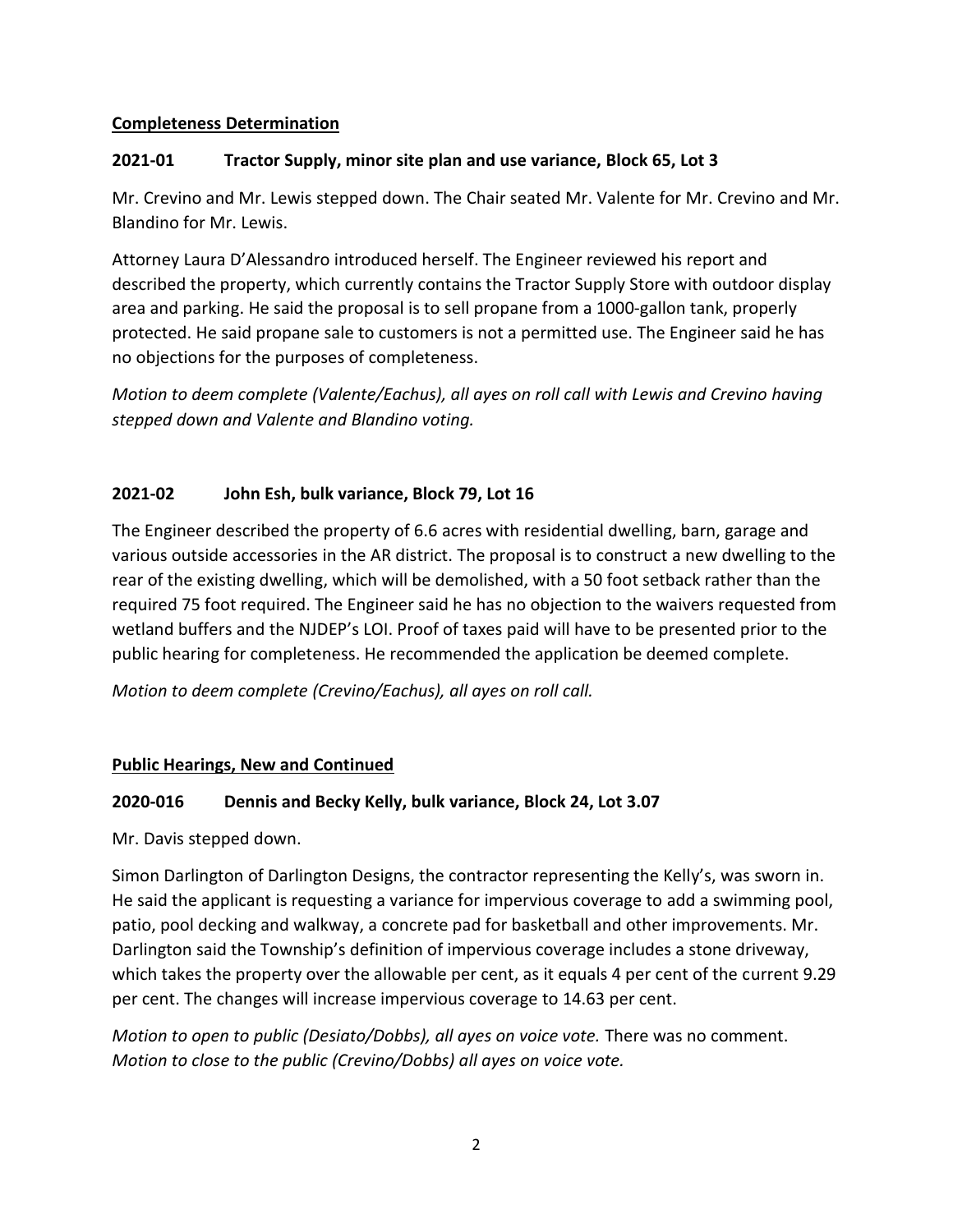*Motion to approve request for a bulk variance (Miller/Desiato), with a majority of ayes on roll call, with Davis not voting and Eachus voting no.*

### **2020-019 T. Tucci, bulk variance, Block 11 Lot 7.06**

The Solicitor swore in Mr. Tucci.

Mr. Tucci said he wants to build a pole barn behind his current residence, but the size exceeds the cap because it is 1400 + square feet. Other that size, he said the site meets all other requirements. He will use the building to store two boats, a tractor, implements, and personal items. It is approximately 17 feet high at the pitch of the roof. The Engineer said regardless of whether it is considered a shed or garage, it exceeds the allowable size and still requires a variance. Mr. Tucci said his property is buffered by thick woods and a creek.

*Motion to open the hearing to the public (Crevino/Desiato), all ayes on voice vote.* There was no comment. *Motion to close to the public (Crevino/Lewis), all ayes on voice vote.*

*Motion to approve the bulk variance (Crevino/Desiato), all ayes on roll call.* 

# **2020-011 Pilesgrove Solar (Nichomus Run Solar Farm) Use/Conditional Use Variance, Block 60, Lots 3, 4, 4.01, 5, 8, and 9, Block 61 Lots 3, 4, 5.**

Mr. Crevino and Mr. Lewis stepped down. The Chair seated Mr. Hitchner for Mr. Brooks. The Solicitor noted eight members are eligible to vote.

Keith Davis, attorney for the Pilesgrove Solar LLC (Nichomus Run Solar Farm) application described the solar energy facility/ sheep farming/egg production operation. He said there has been considerable testimony from his professional witnesses and those in opposition. Davis said they agreed to allow all counsel to present a summary of what the law is. Davis said his applicant did so and counsel for objectors did the same, and he wants it in the record. He referenced a Nov. 6, 2021 letter citing certain website printouts to be marked exhibit A10, not A9. He said the applicant was asked to provide information on determining fiscal impacts, and that was updated from Nov. 5 and shows no negative fiscal impact -- and that should be included in the record as well. He said additional witnesses are on-line and available for questions. He asked if all eight members present were at all previous hearings or listened to tapes and signed certifications. He was advised all eight had been present.

Jeffrey Baron appeared as opposing attorney and introduced Planner Barbara Wooley Dillon, who was sworn in. He presented her credentials as a professional planner and her review of pertinent documents. Ms. Wooley Dillon described the project as a massive solar facility that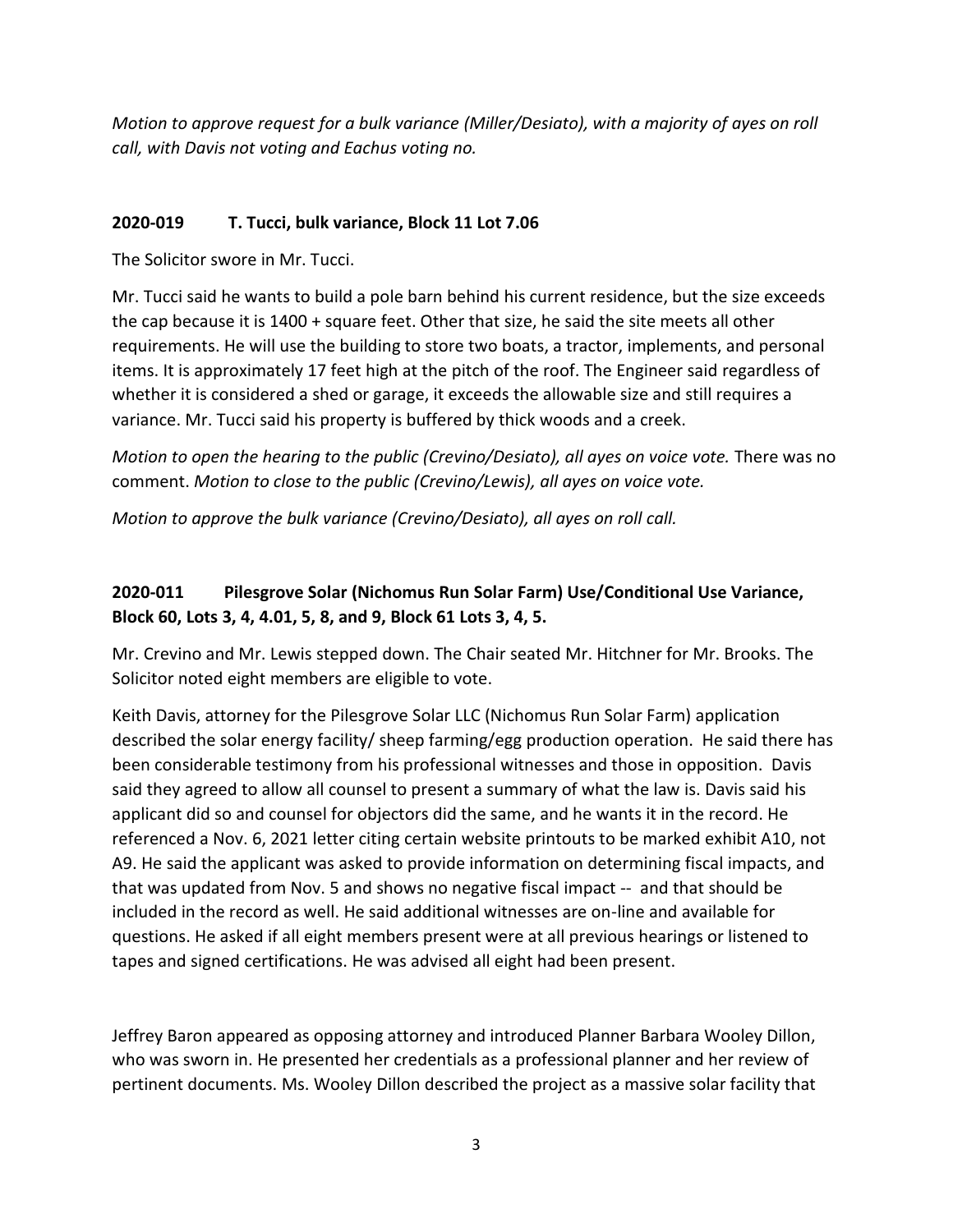nearly rises to the status of an industrial facility, and it does not meet the definition of a utility, in her opinion. She agrees that the promotion of renewable energy resources is inherently beneficial, and she discussed the definition. She said she finds it unusual that the Applicant fluctuates in how it describes the operation of the solar and agricultural uses. The Township's land use ordinance regarding solar facilities was read. In her opinion, she said there is more than one principal use on the property; she provided an opinion on restrictions to certain areas. Of the 838 acres in AR2 zone, the project would take up 20 per cent of the entire AR2 district and be in conflict with the Township's master plan for preservation of AR districts. She discussed the Township's stated policies regarding agriculture, and she said solar facilities are not farming and can have detrimental impacts. She said stand-alone facilities do not provide employment etc. She referenced the Township's Master Plan of 2011. In discussing positive and negative criteria, she said preservation of farmland is a critical mission of the Township. Criteria for measuring negative criteria was discussed. She restated that the proposal is almost tantamount to an industrial district in and of itself, if designated as such. She reviewed the Township's zoning map. She said the proposed solar operation would be nearly half of the AR2 district in this portion of the township.

Mr. Davis objected to discussion of a case which he deemed not relevant to Pilesgrove Township. Mr. Baron said it's a decision in the same county, in a township close to Pilesgrove, a project similar in nature, and a decision that remains enforced. Mr. Davis said the decision is unpublished and therefore not binding upon this Board, and it is unfair since Mr. Baron's argument this evening has been the Applicant is proposing two principal uses and the Upper Pittsgrove case relates to a stand-alone facility, and, in zoning law, ever case stands on its own merits. Mr. Davis said Mr. Baron is attempting to prejudice this board based on the Upper Pittsgrove case. Mr. Baron said Mr. Davis is asking for a use variance for a solar energy facility, and yes, the Upper Pittsgrove case is not about sheep, but it is about conditions and restrictions, and the reasoning and factual consideration are similar. He said though not published, a board can consider it however it chooses to do so. Mr. Davis said he has consistently said this is an application that is a solar energy facility with sheep farming and egg production; that is the use and that is the use variance requested.

The Board's Solicitor said the Upper Pittsgrove opinion is sufficiently relevant, but advised the Board it is not a published case and therefore not binding, and to give it the appropriate weight.

There was testimony regarding change of zoning and the role of the Township Committee and Planning Board. Ms. Wooley Dillon testified that the Applicant should be asking for two use variances. An opinion by Judge Williams was discussed regarding variances that are so large it triggers the Board's responsibility to deny the Application. She testified that the size of the area in this application is exactly what the Judge is talking about; it is questionable rezoning and it is incumbent upon this Board to make a decision that does not support this application. It was noted Judge Wilson's opinion was confirmed by Appellate Division. Key points are site sensitivity, site context, and use. Mr. Baron asked the Solicitor to mark an item into evidence.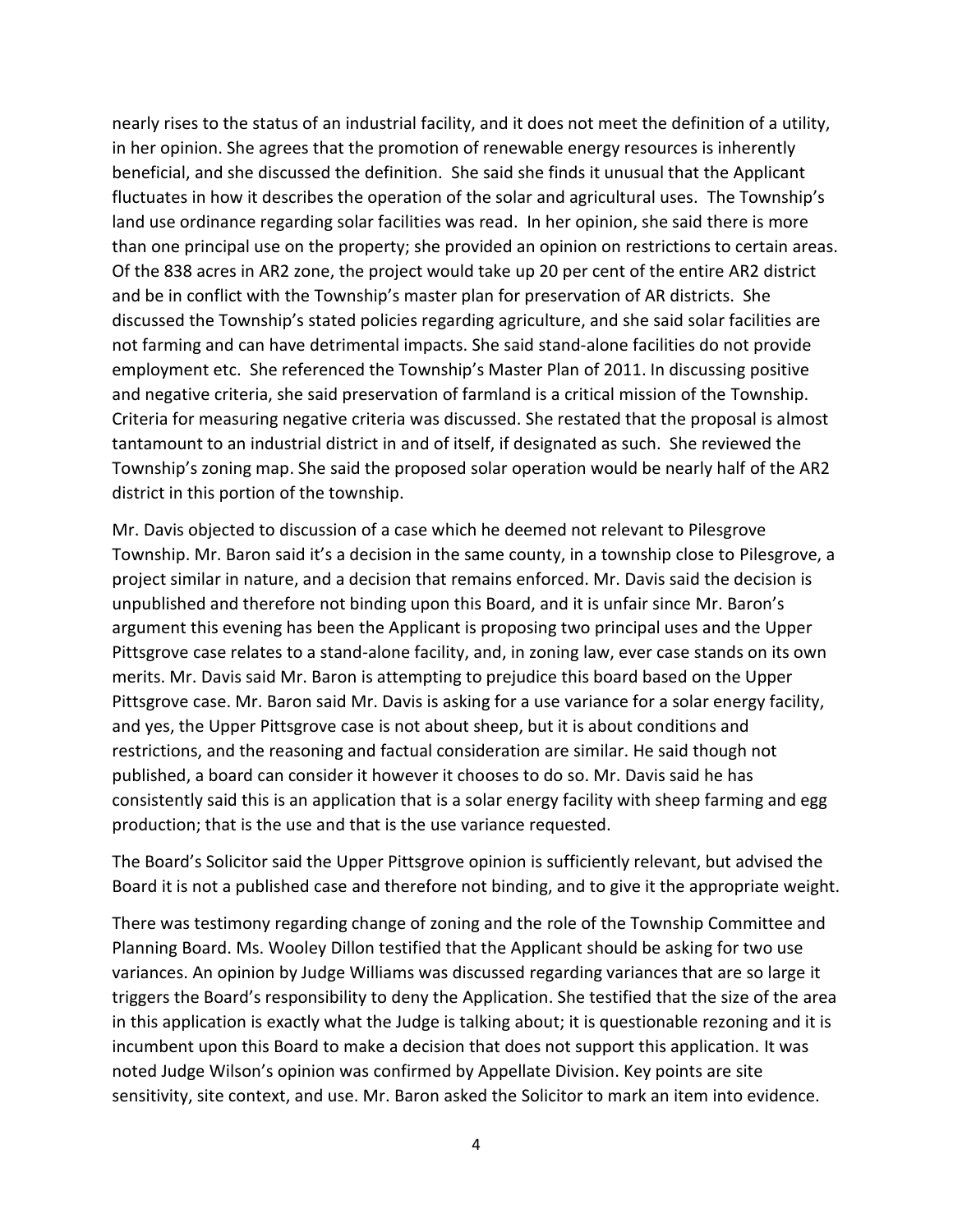Ms. Wooley Dillon discussed the County ADA map and plan and supporting documents. The County map was placed into evidence as an exhibit. There was considerable discussion. The County map designating growth areas was submitted as evidence. She discussed the state report for preferred lands for siting solar facilities, and the site selected by Pilesgrove Solar is not a preferred site. She quoted from the Board's Planner report. She discussed other challenges with the application, including intensive feed operations that will require a general permit from NJDEP. She said the Applicant will have to show how it comports with water quality standards. She discussed long term operations and impact on returning to agriculture. She added that decommissioning can cost millions. Ms. Wooley Dillon said the application is "too much," and it is "too much" to put in in this place. She said it is in conflict with six documents from the state to the county to the township on multiple levels, and the project could go someplace else. Ms. Wooley Dillon said based on everything presented, professional sources and mapping, it flies in the face of logic if the board approves. Mr. Baron said that ended the testimony in opposition to the plan.

Under questioning by Mr. Davis, Ms. Wooley Dillon said she visited the site. She said she did not attend one of the hearings, but that it would not change her opinion. Mr. Davis asked questions to determine her knowledge of solar facilities, municipal land use laws and her experience in representing solar applicants. He questioned her understanding of inherently beneficial use, the "balancing test", principal uses and district zone differences,

There was discussion on how long testimony would continue and whether this would be a good place to stop since it is now nearly 10 p.m. and the Board has additional business.

The Solicitor called an end to the hearing. The Board Secretary read the February 17<sup>th</sup> GoToMeeting access information into the record. The Solicitor said the Applicant would not need to re-notice.

The Chair said he reviewed vouchers and recommended approval.

#### *Motion to approve vouchers (Crevino/Dobbs) all ayes on roll call.*

The status of the Master Plan Re-examination Report update was discussed. The Planner said he has been working on the report and hoped to have a public hearing on the report at the next meeting and one in March, if necessary. He said the Township's goal has consistently been to preserve the township's agricultural character. Since the Master Plan's adoption in 2011, there has been little construction activity in the township -- a total of 16 new housing units between 2011 and 2019. He gave a general overview of his draft work. He said since 2011, few applications have utilized the conservation design ordinance. He will give a strong recommendation that the land use plan element be evaluated to include non-contiguous clustering, consideration of medical marijuana facilities, changes or updates to ordinance on above ground swimming pools, revisiting the definition of garage vs. shed, electrical vehicle charging stations, agriculture buffers, berms, and a grading plan review ordinance. He recommended an updated farmland perseveration plan element, incorporating new mapping